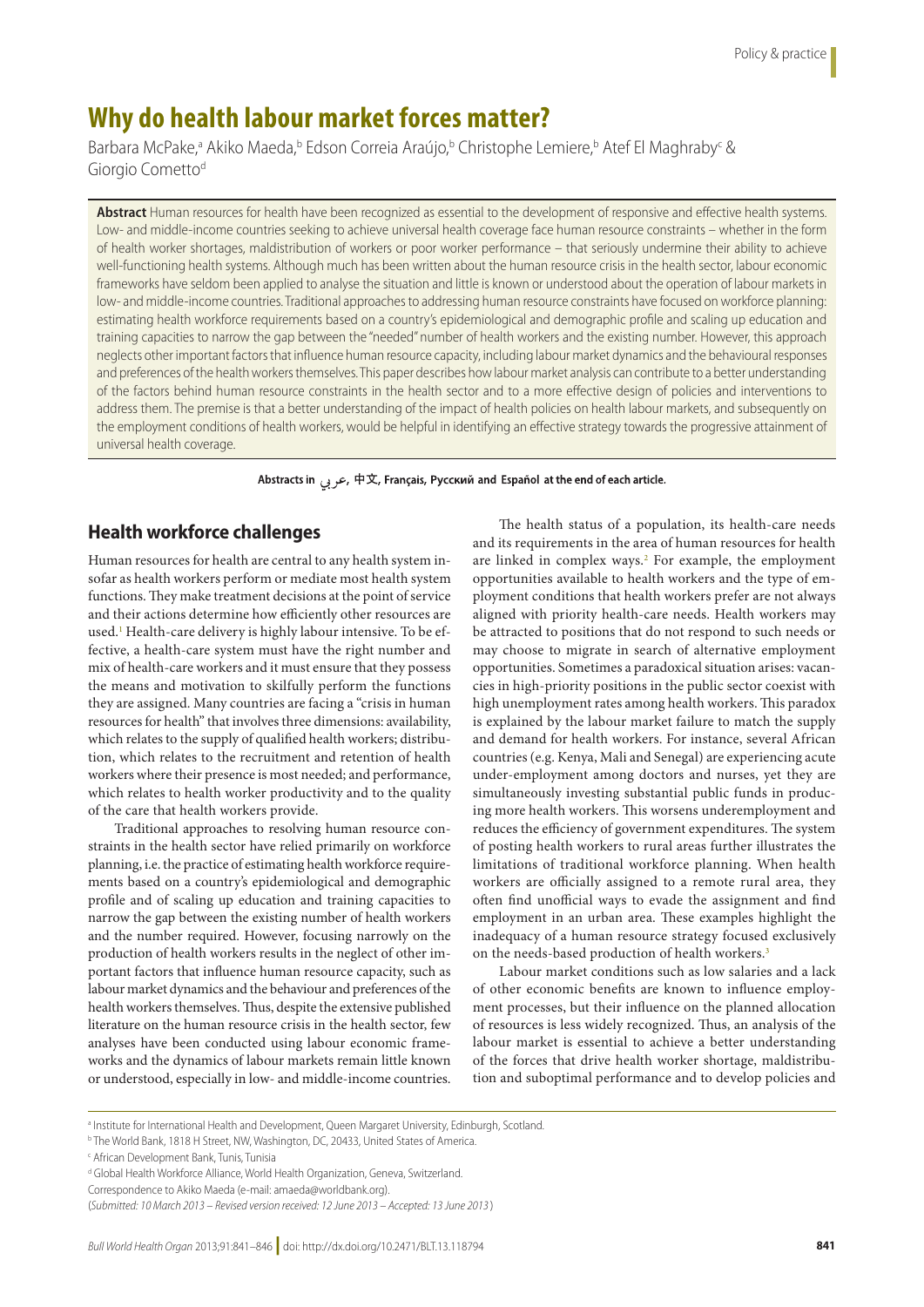interventions tailored to different labour market conditions.

#### <span id="page-1-0"></span>Fig. 1. **Possible labour market scenarios**



A market is any structure that allows buyers and sellers to exchange goods, services or information of any type. A labour market is the structure that allows labour services to be bought and sold.<sup>4</sup> In a labour market, those who seek to employ staff are the "buyers" and those who seek employment are the "sellers". A labour market can be delineated according to different criteria: geographical (national or international); occupational (specialized or unspecialized); and sectoral (formal or informal). A special feature of labour markets is that labour cannot be sold but only rented. Furthermore, conditions of employment (e.g. adequate infrastructure, supportive management, opportunities for professional development and career progression) are as important as prices (wages) in determining labour market outcomes. Thus, these outcomes are driven by the behaviour of employers and workers in response to changes in the terms of employment (wages, compensation levels and working conditions).

In a well-functioning labour market, wages or "compensation" – which can be understood as the overall return received for employment in a particular post and not only the financial component of that return – act as the mechanism whereby the intentions of buyers and sellers are reconciled. The demand and the supply of labour tend towards equilibrium. A point is reached in which the amount of labour supplied equals the amount demanded at the going level of compensation. Labour markets are said to "clear" when the supply of labour matches the demand for workers. However, labour markets do not always "clear" in this way. When they fail to do so, they exhibit either labour surplus or unemployment (i.e. people seek jobs at the going rate of pay but cannot find them), or labour shortage (i.e. employers seek to fill posts at the going rate of pay but cannot find people to fill them). These possible scenarios are illustrated in [Fig.](#page-1-0) 1.

A health labour market is a dynamic system comprising two distinct but closely related economic forces: the supply of health workers and the demand for such workers, whose actions are shaped by a country's institutions and regulations. Traditionally, analyses of human resources for health have been framed as



Note: The supply curve (*S*) slopes upward because higher levels of *P* (price or, in this case, the wage rate) result in a higher quantity (*Q*) of supply: more health workers ready to offer their services or health workers willing to work more hours. The demand (*D*) curve slopes downward because, at higher levels of price, those that demand health workers' services reduce the quantity they demand as the wage rate rises.

a supply crisis, with demand-side factors receiving scant attention. The demand for health workers in a country is determined by what government, private sector and international actors, such as donors and multinational corporations, are willing to pay to hire them. "Willingness to pay" is dependent on the level of health-care financing and the willingness to hire health workers depends on the money available for doing so. "Willingness to pay" marks a distinction between demand and "need". A mismatch commonly exists between the financial resources available – and hence, willingness to pay – for employing health workers and the number of workers needed to cover the health-care needs of the population.<sup>2</sup> The supply of health workers is influenced by the level of remuneration and by many other factors that are economic, social, technological, legal, demographic and political. [Fig.](#page-2-0) 2 illustrates the dynamics of the health labour market.

Markets fail to "clear" for two reasons. Either prices are not flexible (e.g. wages may be fixed by legislative or bureaucratic process or tied to civil service schedules that are insensitive to health market conditions), or demand or supply does not adjust to price signals. This may be because "demand" is predominantly defined by government and driven by legislative or bureaucratic process rather than by market forces, or because supply is regulated. An example of such regulation is offered by graduates who are "bonded" and constrained from exiting the labour market on their

own volition. In health labour markets both types of rigidities are common. The market clearing position may be politically unacceptable. It may, for example, result in unaffordable health services and, in this respect, failure to "clear" may be a foreseeable result of price control. In such cases, health labour market analysis will allow a forecast of the resulting difficulty in filling available posts.

To overcome these constraints, health labour markets may require regulatory or institutional intervention to achieve socially desirable and economically efficient outcomes. Health labour markets can be regulated through a wide range of interventions: licensing professional occupations, accrediting universities and institutions that offer professional degrees, subsidizing medical education, restricting entry to the market and creating coercive measures (e.g. bonding and compulsory service) to direct health workers to rural and underserved areas.<sup>6</sup> The selection of the appropriate balance of regulations and policies requires a solid understanding of the dynamics of the health labour market.

When conducting health labour market analysis, it is also crucial to take into account market structures – i.e. the degree of concentration on the demand and supply sides. The organization of health professionals through institutions such as labour unions or professional associations creates a degree of monopoly in the supply of health labour through collective bargaining. Medical professional associations may play a role beyond that of a union and often take on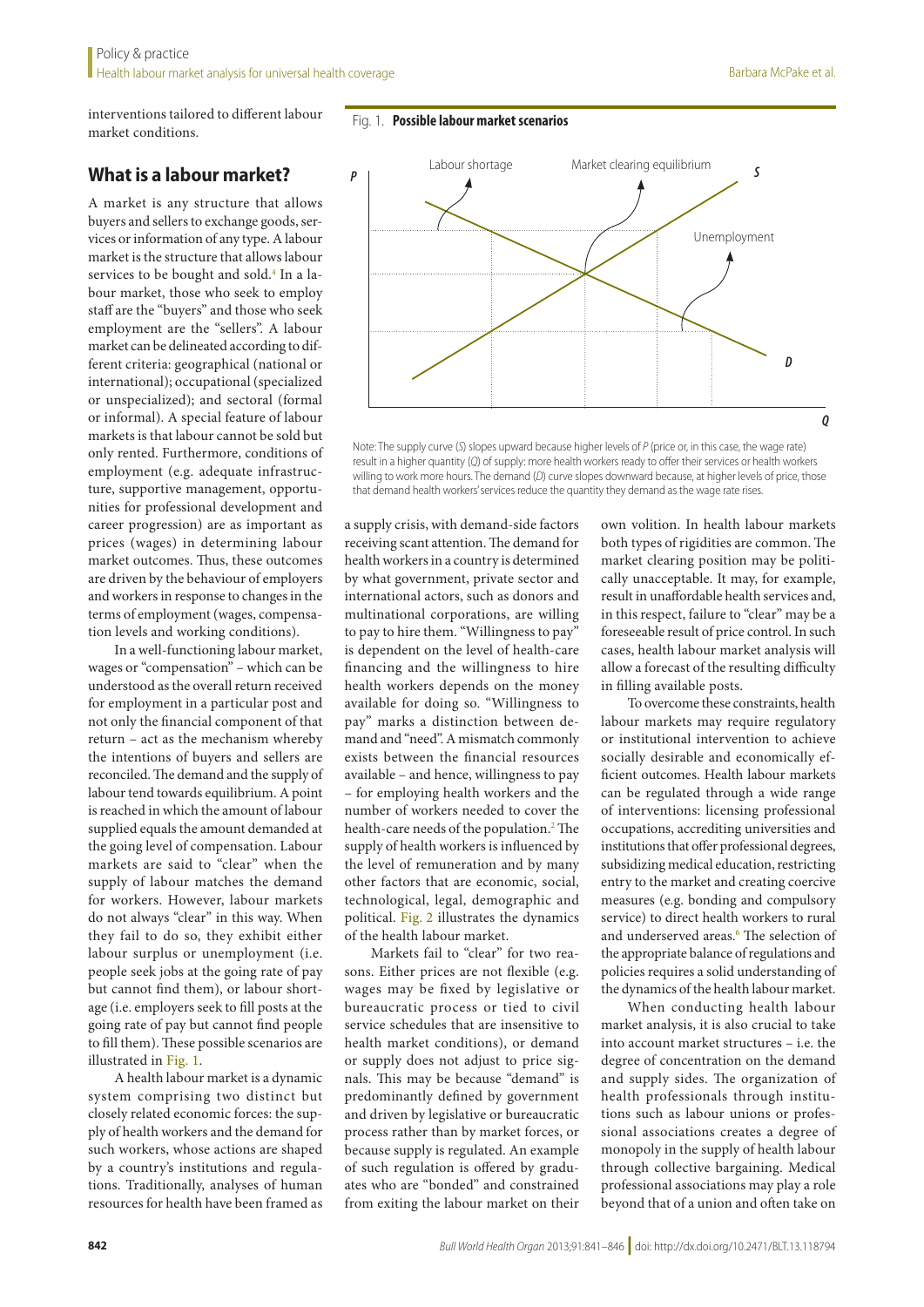

### <span id="page-2-0"></span>Fig. 2. **Framework for analysis of health workers labour market dynamics**

internal regulation of health workers by setting the requirements for obtaining a licence, defining minimum quality standards and determining the number of workers entering the profession.<sup>[6](#page-5-4)</sup> Restricting supply in this way results in higher wages and introduces inflexibilities in the labour market. On the demand side, where potential employers are well organized, for example, in the form of a single or dominant public sector employer, a health worker may have to accept the terms on offer or leave the sector altogether. These conditions can explain why markets fail to "clear", as the dominant roles of unions, professional associations and public sector employers or single payer employers set conditions that are often driven by political goals rather than market conditions.

# **Health labour market analysis and better policies**

Despite the limited number of studies on the health labour market dynamics in low- and middle-income countries, recent analyses of underlying market scenarios are beginning to reveal the importance of understanding such dynamics and of tailoring policy responses

to the unique conditions of each country. To illustrate this point, we now turn to some examples of analyses that provide useful insights into the dynamics of the health labour market.

In a comparative study, Vujicic et al.  $(2009)^7$  $(2009)^7$  analysed the implications of government wage bill policies in the Dominican Republic, Kenya, Rwanda and Zambia for the health workforce. All four countries were implementing general government wage bill restriction policies and the study's purpose was to explore the effects of those policies on the strategy for maintaining or expanding the health workforce. Their research suggests that in Rwanda the health sector wage bill was maintained despite the general wage bill restriction and that the health workforce was successfully expanded in line with the country's health strategy. In Kenya, on the other hand, the wage bill for the health sector was reduced in line with the general restrictions and this limited expansion of the workforce. In Zambia, the main obstacle to the expansion of the workforce was not deemed to be the wage bill restrictions, but the difficulties in filling budgeted posts. In the Dominican Republic, wage bill restrictions constrained growth in salaries but not in the number of health

workers, which resulted in a contraction of the hours worked in the public sector and an increase in the prevalence of dual practice. Health workers responded to their reduced pay by allocating more time to other occupations. These differential responses illustrate how four countries that introduced similar wage bill policies faced different health worker responses because of their very different market situations. Supply responded flexibly to labour market conditions in the Dominican Republic and Rwanda. In the Dominican Republic, the supply of health workers fell in response to declining pay, whereas in Rwanda the supply increased in response to non-wage measures that supported expansion. Despite having a shortage of health workers relative to need, Kenya has a pool of long-term surplus in human resources for health (i.e. unemployed health professionals). The "shortage" is thus generated by inadequate demand – employment opportunities with adequate working conditions. By contrast, in Zambia the health labour market faces a long-term shortage, such that an increase in the demand for health workers did not increase employment, since there was an insufficient pool of unemployed or under-employed workers wanting to take advantage of better conditions.

Another example is that of Malawi, which faced a dire shortage, maldistribution and outmigration of health workers in the early 2000s. Malawi has subsequently succeeded in reversing a negative trend through a combination of demand- and supply-side interventions. A 50% increase in training output for priority cadres was accompanied by a 52% salary top-up to enhance deployment and retention. This led to a significant improvement in health workforce availability, as health worker density rose from 0.87 to 1.44 per 1000 population between 2004 and 2009.<sup>[8](#page-5-6)</sup>

A widely promoted solution for increasing the availability of human resources for health is to expand training and increase funding for public sector employment. But this requires funds, largely from the public purse. Countries such as Ethiopia and Niger, whose macroeconomic conditions prevented them from implementing this approach, chose to invest in community-based health workers, who undergo shorter training and require less pay. In early experiences, these cadres have played a significant role in improving service coverage and

ATP, ability to pay; HRH, human resources for health; HW, health workers; WTP, willingness to pay. Source: adapted from Soucat et al.<sup>[5](#page-5-7)</sup>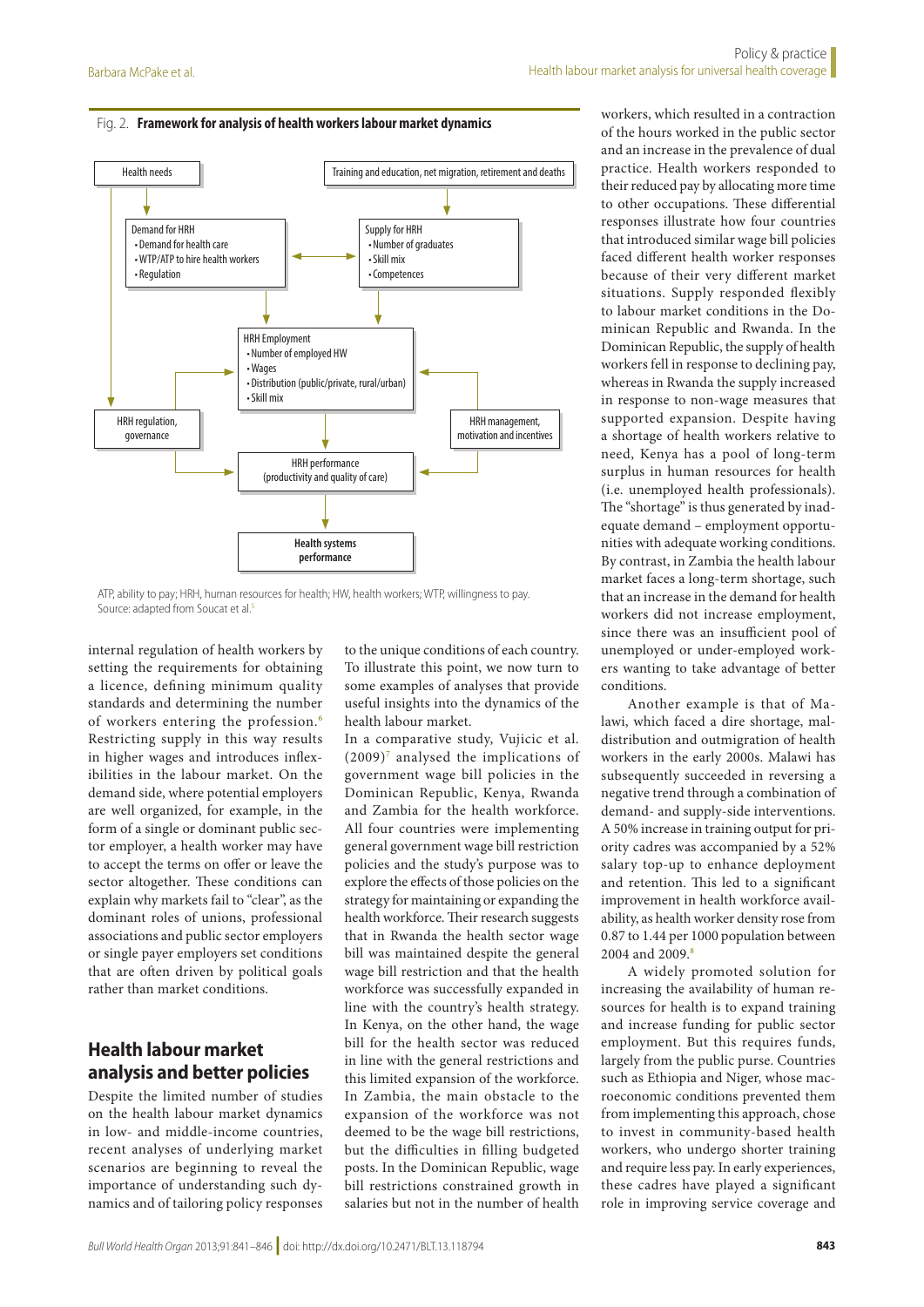health outcomes in underserved communities[.9](#page-5-8),[10](#page-5-9) Similarly, experiences in Mozambique $11$  and elsewhere show that mid-level cadres respond differently to health labour market conditions and are more easily retained in rural areas than physicians.

These examples highlight why it is important to understand underlying market conditions when introducing human resource policies in the health sector, as summarized below:

- • where constraints to supply are most important, policies such as expanding training opportunities may be appropriate;
- where constraints on demand are most important, policies such as increasing the funding available for the health workforce are likely to be appropriate;
- an effective strategy will more often address both supply and demand constraints simultaneously; and
- in some cases, solutions may require structural changes to the labour market, such as the reorganization of the service delivery system and changes in the skills required of health workers (e.g. greater use of mid-level health workers), which in turn will change the labour market dynamics.

# **Knowledge and research gaps**

One reason that labour market analysis has received little attention in the debate surrounding human resources for health is that data in this domain are scarce in low- and middle-income countries. Some critical areas in terms of data and research are highlighted below:

• Central to any labour market analysis is an understanding of the absolute and relative levels of health worker remuneration from all sources. This is a very difficult variable to measure in the health sector and doing so requires considerable effort. Pay of health professionals, especially in low- and middle-income countries, consists of multiple components including salaries, informal payments and bonuses and allowances that can vary considerably among individual health workers. Furthermore, health professionals often hold multiple jobs or generate income outside their primary employment. Availability of

more comprehensive data on their pay levels will be essential for understanding the dynamics of the health labour market.

- • Technological changes require transformation in the health system and are important determinants of labour market evolution, although little research is available to guide government policies and investments. One important implication for labour markets of the growth of medical technologies over the last decade is the growing demand for highly skilled workers that cost more to produce and employ.<sup>[12,](#page-5-11)[13](#page-5-12)</sup>
- Few studies have been conducted in low- and middle-income countries to measure the "elasticity" (responsiveness) of the supply of health workers to changes in the wage rate. One study conducted in China suggests that the elasticity of supply may be considerably higher in that country than in high-income countries, and the authors conclude that increasing health worker pay may be a more cost-effective strategy to expand the health workforce than expanding training programmes.<sup>14</sup> More empirical studies will be needed to establish whether this is equally applicable to low- and middle-income countries other than China.
- • Little research has been conducted on the responsiveness of health worker quality to economic variables. Among the well-known human resource problems in the health sector are low productivity, effort and morale. There is a need to evaluate the impact of changes in salaries, training availability and other working conditions on health worker performance. Some work in this area has already begun.[15-](#page-5-14)[18](#page-5-15) Such studies will help to generate hypotheses about the impact of pay and institutional variables on health worker effort and will inform the effectiveness and sustainability of pay for performance and other financial and non-financial incentives to elicit more effort and greater productivity from health workers.
- Health worker preferences and responses to market conditions are also beginning to attract some research in the context of health worker recruitment and retention in rural and remote areas. Discrete choice experiments have been conducted in sever-

al low- and middle-income countries to elucidate workers' preferences in terms of job characteristics and assess their willingness to be deployed to remote and rural areas.<sup>[19,](#page-5-16)</sup>

# **Conclusion**

We have described how labour market analysis can enhance our understanding of the factors that constrain human resources for health and result in more effective policies and interventions to address these. We have also described the health labour force analytical framework and explained that labour markets are eminently shaped by supply and demand and only indirectly by need. Although any policy conclusions derived from labour market analysis are tentative at this stage because of gaps in data and research, several country experiences point to important challenges in the health labour market and, depending on the country context, such challenges should be tackled by considering market forces from both a supply- and demandside perspective. The identification of appropriate policy options will require further research and evaluation of effective strategies, as well as a deeper understanding of the underlying labour market conditions affecting the health worker situation in a specific country.

A better understanding of the impact of health policies on health labour markets and, subsequently, on the employment conditions of health workers would be helpful in identifying an effective strategy for the progressive attainment of universal health coverage. The human resource challenges faced by the health sector should therefore be addressed within a country's broader development framework, where the factors affecting the dynamics of the health labour workforce – from education to regulation, incentives and the fiscal space for the wage bill – can be addressed in a holistic, integrated manner. ■

### **Acknowledgements**

The authors are grateful to Christiane Wiskow (International Labour Organization) and the participants of the African Regional Workshop on Health Labour Market Analysis held in Hammamat, Tunisia, in March 2013.

**Competing interests:** None declared.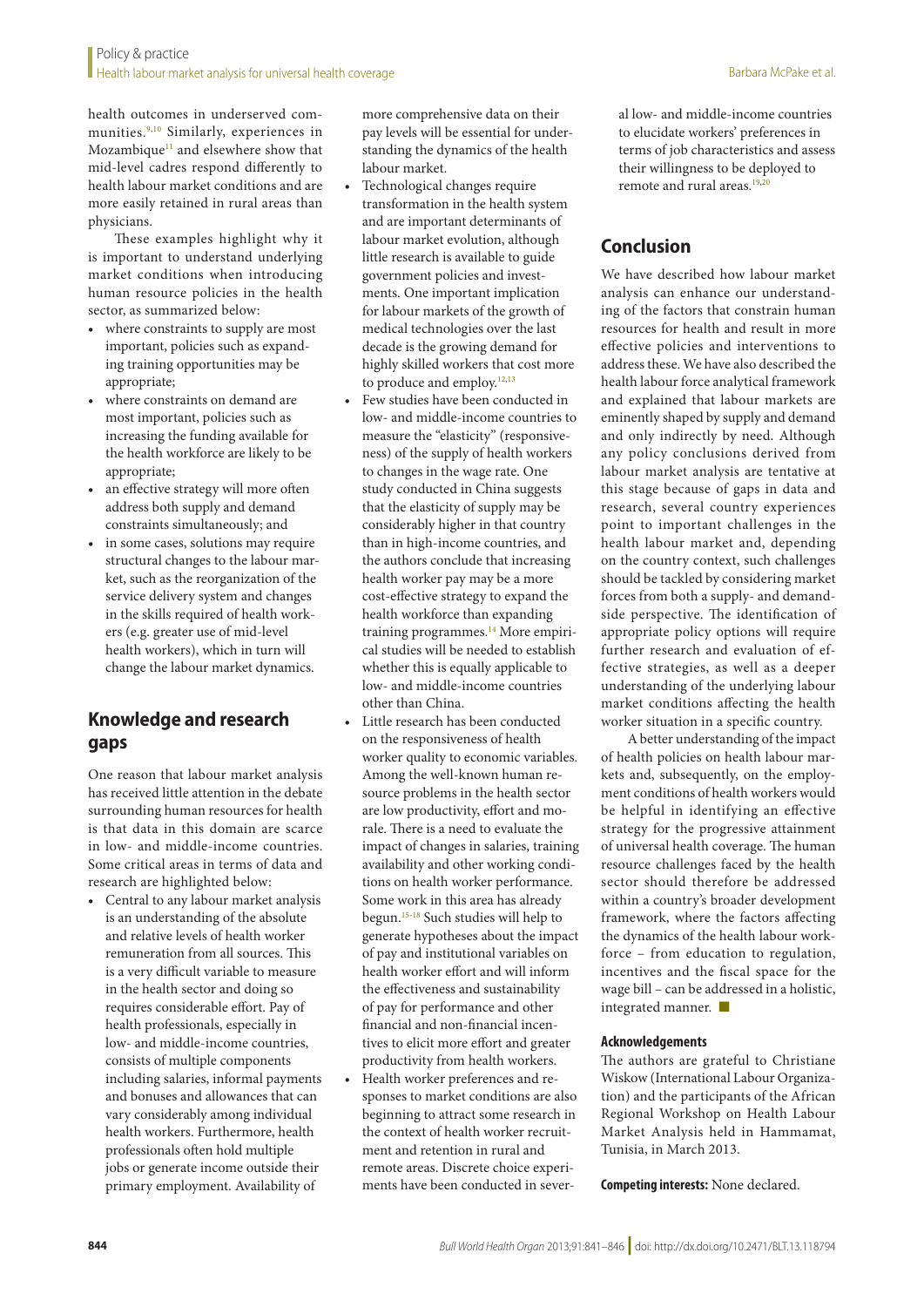يف نطاق القدرات التعليمية والتدريبية لتضييق الفجوة بني العدد "املطلوب" من العاملني الصحيني والعدد املوجود. ومع ذلك، هيمل هذا األسلوب عوامل أخرى هامة تؤثر عىل قدرة املوارد البشرية، بها في ذلك القوى المحركة لسوق العمالة والاستجابات السلوكية وتفضيالت العاملني الصحيني أنفسهم. ويصف هذا البحث كيفية إسهام حتليل سوق العاملة يف التوصل إىل فهم أفضل للعوامل التي تقف وراء قيود الموارد البشرية في القطاع الصحي وإىل تصميم أكثر فعالية للسياسات والتدخالت للتعامل معها. وتقوم الفرضية على أن الفهم الأفضل لتأثير السياسات الصحية عىل أسواق العاملة الصحية، ومن ثم عىل ظروف توظيف العاملني الصحيين، سيساعد في تحديد إستراتيجية فعالة باتجاه الإدراك املتدرج للتغطية الصحية الشاملة. **ملخص**

**ما سبب أمهية قوى سوق العاملة الصحية؟** تم الاعتراف بضرورة الموارد البشرية الصحية لتطوير أنظمة صحية فعالة ورسيعة االستجابة. وتواجه البلدان املنخفضة واملتوسطة الدخل التي تسعى لتحقيق التغطية الصحية الشاملة قيوداً تتعلق بالمواّرد الّبشرية – سواء أكانت في شكل نقص في العاملين الصحيين أو سوء توزيع للعاملين أو الأداء الضعيف هلم – والتي تضعف بشكل خطري من القدرة عىل إنشاء أنظمة صحية تعمل بشكل جيد. ورغم وجود أبحاث كثرية حول أزمة الموارد البشرية في القطاع الصحي، إلا انه كان من النادر تطبيق أطر العمل الاقتصادية للعمالة لتحليل الموقف، ولا يوجد سوى القليل من المعرفة والفهم حول تشغيل أسواق العمالة في البلدان املنخفضة واملتوسطة الدخل. وركزت النهج التقليدية للتعامل مع قيود الموارد البُشرية عِلى تخطيط قوّة العمل: تقدير متطلبات قوة العمل الصحية استناداً إىل احلالة الوبائية والسكانية للبلد والتوسع

# 摘要

#### 为什么卫生劳动力市场力量很关键?

卫生人力资源被公认为发展灵敏有效的卫生系统不可 或缺的一环。努力实现全民医疗保障制度的中低收入 国家面临着人力资源限制的问题——或是缺乏卫生工 作者,或是卫生工作者配置不合理,或是卫生工作者 绩效差——这些问题严重削弱了实现完善卫生系统的 能力。尽管有关卫生部门人力资源危机的论述为数众 多,却很少有研究应用劳动经济框架分析这种状况, 人们对中低收入国家劳动力市场的运作了解或认识得 非常少。解决人力资源限制问题的传统方法将重点放 在劳动力规划上 :基于国家的流行病学和人口统计学

特征估计卫生工作人员需求,升级教育培训实力来缩 短"需要"卫生工作者数量和现有数量之间的差距。 但是,这种方法忽略了影响人力资源容量的其他重要 因素,包括劳动力市场动力和卫生工作者自身的行为 反应和偏好。本文描述了劳动力市场分析对更好理解 卫生部门人力资源限制因素的作用,以及对制定更有 效应对政策和干预措施的作用。其论述的前提是 :更 好地理解卫生政策对卫生劳动力市场的影响,继而对 卫生工作者就业状况的影响,将有助于识别出逐步实 现全民医保的有效战略。

### **Résumé**

#### **Pourquoi les effectifs du marché du travail de la santé sont-ils importants?**

Les ressources humaines du secteur de la santé sont essentielles au développement de systèmes médicaux efficaces et réactifs. Les pays à revenu faible et moyen qui cherchent à obtenir une couverture maladie universelle souffrent de restrictions en matière de ressources humaines - que ce soit sous forme de pénurie d'agents de santé, de mauvaise répartition ou de faibles performances des travailleurs - qui compromettent sérieusement leur capacité à créer un système de santé optimal. Même si on a beaucoup écrit au sujet de la crise des ressources humaines dans le secteur de la santé, des cadres économiques de travail ont rarement été appliqués pour analyser la situation, et on connaît ou on comprend peu de choses sur le fonctionnement des marchés du travail dans les pays à revenu faible et moyen. Les approches traditionnelles dans le but de répondre aux restrictions en matière de ressources humaines accordent de l'importance à la planification des effectifs : estimer les besoins en matière de travailleurs de la santé par rapport

au profil démographique et épidémiologique d'un pays, et intensifier les capacités de formation et d'enseignement pour réduire l'écart entre le nombre de travailleurs "nécessaire" et le nombre réel. Toutefois, cette approche néglige d'autres facteurs importants qui influent sur la capacité des ressources humaines, notamment les dynamiques du marché du travail et les réponses et préférences comportementales des travailleurs de la santé. Ce document explique comment l'analyse du marché du travail peut aider à mieux comprendre les facteurs qui sont à l'origine des restrictions en matière de ressources humaines dans le secteur de la santé, mais aussi à mettre en oeuvre des politiques et des interventions plus efficaces pour y remédier. L'hypothèse initiale est qu'une meilleure compréhension de l'impact des politiques de santé sur les marchés du travail de la santé et, par ailleurs, sur les conditions d'emploi des travailleurs de la santé, serait utile pour pouvoir identifier une stratégie efficace et progressivement mettre en place une couverture maladie universelle.

#### **Резюме**

#### **Почему столь важны движущие силы рынка труда в сфере здравоохранения?**

Человеческие ресурсы в сфере здравоохранения были признаны необходимым фактором для развития оперативной и эффективной системы здравоохранения. Страны с низким и средним уровнем доходов, стремящиеся обеспечить всеобщий охват населения медико-санитарными услугами, сталкиваются с нехваткой человеческих ресурсов в виде либо нехватки работников здравоохранения, либо неравномерного распределения работников, либо низкой эффективности труда работников,